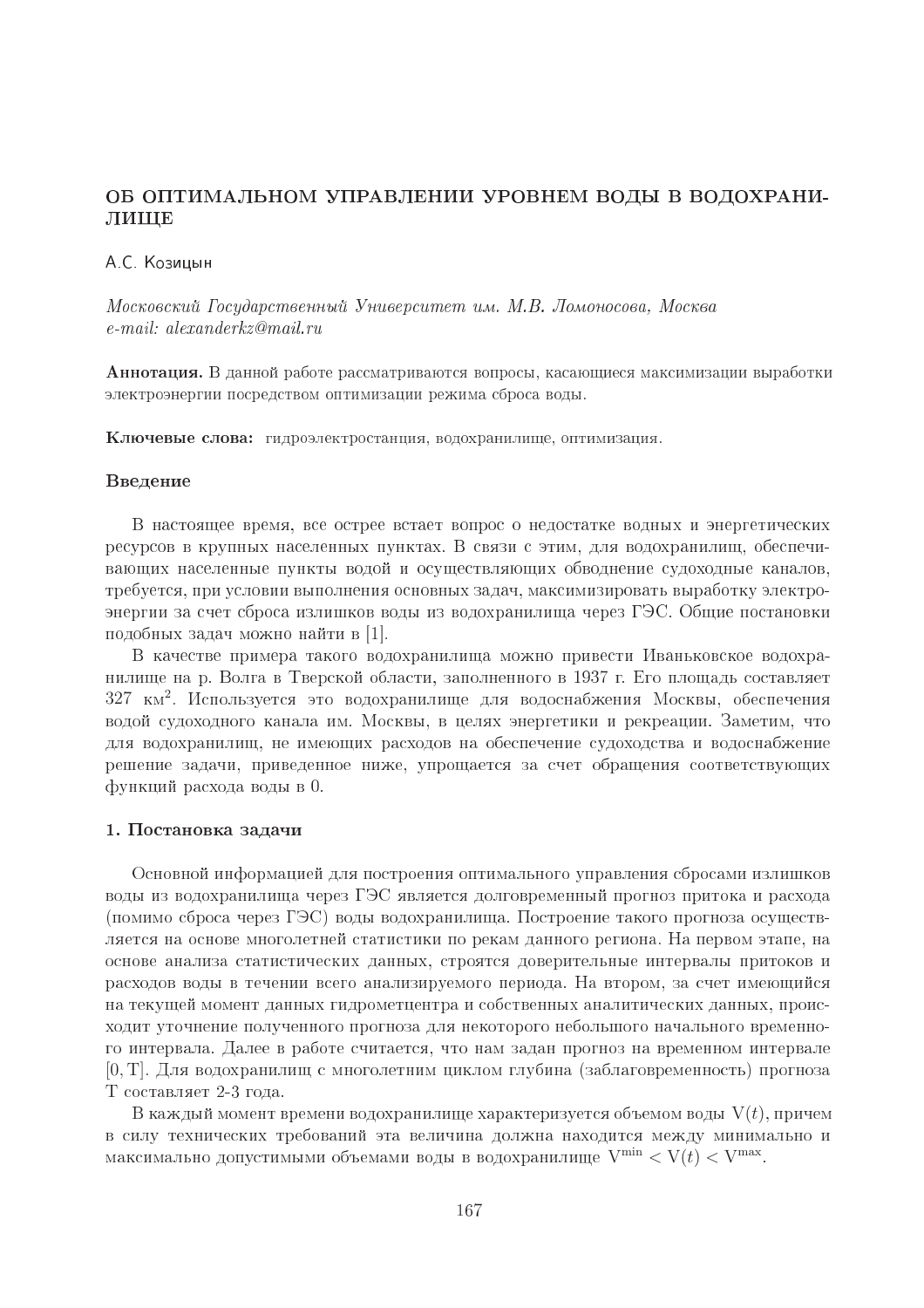Кроме того, важными характеристиками являются приток и расход воды водохранилища.

Прогноз притока воды из рек за период  $Q(t) = \int_0^t q(\tau) d\tau \in (Q^{min}(t), Q^{max}(t))$  имеет некоторое вероятностное распределение в доверительном диапазоне. Здесь  $q(t)$  - скорость притока воды, а  $Q^{min}(t)$ ,  $Q^{max}(t)$  - минимальный и максимальный прогнозируемый приток воды за период. Заметим, что в отличии от работ [2] здесь используется вероятность суммарного прихода за период, и, поскольку  $\forall f(x, y)$  выполняется неравенство:

$$
\sum_i \min_j f(x_i, y_j) \le \min_j \sum_i f(x_i, y_j) \le \max_j \sum_i f(x_i, y_j) \le \sum_i \max_j f(x_i, y_j),
$$

данный подход позволяет значительно улучшить точность прогноза. Особенно это актуально во время весеннего паводка, поскольку за счет возможных сдвигов паводка по времени разброс прихода воды за отдельные месяцы оказывается значительно выше разброса суммарного прихода воды за весенний период.

Общий расход воды суммируется из расхода на технические нужды и естественных потерь. Расход на технические нужды - это расход на обводнение судоходных каналов, забор воды для населенных пунктов и предприятий, а также другие подобные расходы (без расхода через ГЭС). Естественные потери определяются впитыванием, фильтрацией и испарением. Как правило, эти характеристики имеют не очень значительное случайное колебание по годам. Расход воды на технические нужды и естественные потери воды за период  $R(t) = \int_0^t r(\tau) d\tau \in (R^{min}(t), R^{max}(t))$  задаются, как правило, в небольшом диапазоне (по сравнению с диапазоном прихода). Здесь  $r(t)$  - скорость расхода,  $R^{min}(t)$ ,  $R^{max}(t)$ - минимальный и максимальный прогнозируемые расходы соответственно.

Управление происходит заданием величины сброса воды через ГЭС  $u(t)$ , задаваемой в интервале  $[u^{min}, u^{max}]$  (минимальная и максимальная допустимая величина сброса соответственно). Причем, при превышении некоторой величины  $u^{tex} < u^{max}$  начинается холостой сброс воды мимо турбин.

Баланс водохранилища в этом случае можно сформулировать следующим образом:

$$
V(t) = V(0) + \int_0^t q(\tau) d\tau - \int_0^t r(\tau) d\tau - \int_0^t u(\tau) d\tau = V(0) + Q(t) - R(t) - U(t).
$$

где  $U(t) = \int_0^t u(\tau) d\tau$  - суммарный расход расход воды через ГЭС за период.

Количество вырабатываемой энергии в единицу времени зависит от сброса воды и текущего наполнения водохранилища

$$
F(t) = F(u(t), V(t)).
$$

Данная функция монотонно неубывающая по обоим параметрам.

Таким образом, задача оптимизации сводится к задаче нахождения управления  $u(t)$ позволяющего максимизировать

$$
\int_0^T \mathbf{F}(t) \, dt
$$

при ограничении управления

$$
0 < u^{\min} < u(t) < u^{\max}.
$$

Состояние системы в текущий момент времени  $t=0$  полностью описывается функцией  $V(0)$ . Однако, в силу вероятностного задания величины  $Q(t)$  состояние системы для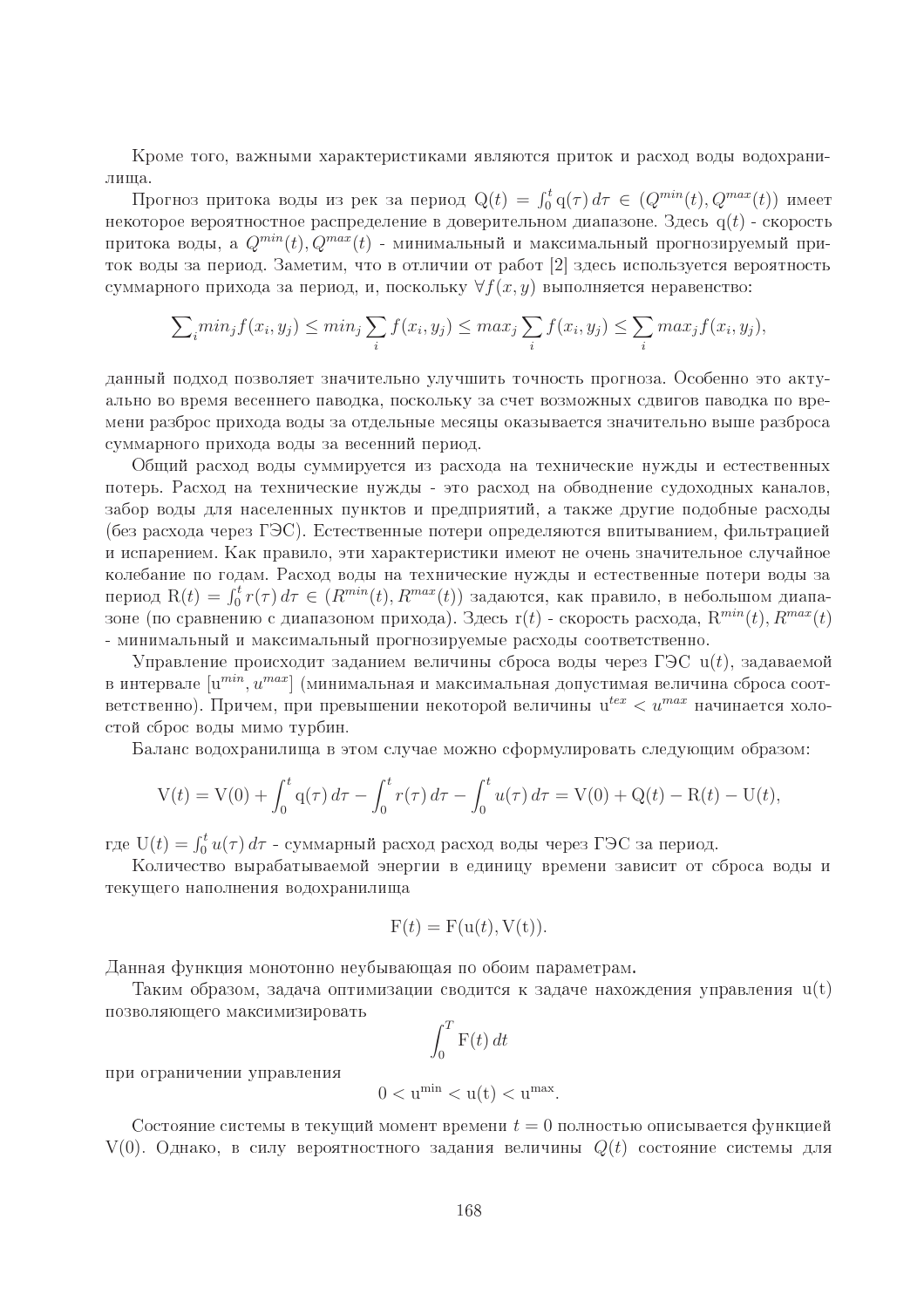прогноза описывается вероятностью наличия объема  $V$  в момент времени  $t$ .

#### 2. Метод решения

Для подобного класса задач может эффективно применяться метод динамического программирования [3] или методы дифференциальных игр [4]. Однако в виду большого объема задачи при решении на ЭВМ обычно делают одно из перечисленных ниже упрошений.

Увеличение дискретности шага по объему  $\delta V$  линейно снижает сложность задачи, однако сильно ухудшает гибкость управления.

Уменьшение глубины прогноза T квадратично снижает сложность задачи, однако, при этом существует возможность построения управления, удовлетворительного на прогнозируемое время, но приводящего к критической ситуации в конце прогнозируемого периода. Например, если использовать глубину прогноза 1 месяц, то рекомендуемой стратегией в декабре-феврале месяце будет максимальное наполнение водохранилища, что приведет к внештатным ситуациям во время начала паводка.

Увеличение дискретности по времени при составлении прогноза  $\delta t$  квадратично снижает сложность задачи, снижая гибкость управления.

Наиболее распространенный способ уменьшения сложности данной задачи - переход от вероятностного прогноза к лискретному [5]. В этом случае вместо вероятностной характеристики Q используется ее матожидание или аналогичные дискретные характеристики. Это позволяет значительно упростить вычисления, однако приводит, во-первых, к неверным результатам в силу значительной нелинейности функции  $F(u(t), V(t))$  около траектории оптимального управления, во-вторых, к увеличению риска внештатных ситуаций, поскольку не учитывается вероятность и цена отклонений от ожидаемого объема притока воды.

И, наконец, наиболее эффективный способ, рассматриваемый в этой статье построение аналитического решения близкого к оптимальному, позволяющего поддерживать наибольший уровень воды в водохранилище при котором удается избежать потерь на холостые сбросы.

Для нахождения максимального и минимального допустимого управления введем следующие функции:

$$
U^{max}(t) = \min_{\tau \in (0,T)} (\begin{cases} V_0 - V^{min} + Q^{min}(\tau) - R^{max}(\tau) + \int_{\tau}^t u^{max}(x) dx & t \ge \tau \\ V^0 - V^{min} + Q^{min}(\tau) - R^{max}(\tau) - \int_t^{\tau} u^{min}(x) dx & t < \tau \end{cases})
$$
  
\n
$$
U^{min}(t) = \max_{\tau \in (0,T)} (\begin{cases} V_0 - V^{max} + Q^{max}(\tau) - R^{min}(\tau) + \int_{\tau}^t u^{min}(x) dx & t \ge \tau \\ V^0 - V^{max} + Q^{max}(\tau) - R^{min}(\tau) - \int_t^{\tau} u^{max}(x) dx & t < \tau \end{cases})
$$
  
\n
$$
U^{tex}(t) = \max_{\tau \in (0,T)} (\begin{cases} V^0 - V^{max} + Q^{max}(\tau) - R^{min}(\tau) + \int_{\tau}^t u^{min}(x) dx & t \ge \tau \\ V^0 - V^{max} + Q^{max}(\tau) - R^{min}(\tau) - \int_t^{\tau} u^{tex}(x) dx & t < \tau \end{cases})
$$
  
\n
$$
U^{sr}(t) = \max_{\tau \in (0,T)} (\begin{cases} V^0 - V^{max} + Q^{max}(\tau) - R^{min}(\tau) + \int_{\tau}^t u^{min}(x) dx & t \ge \tau \\ V^0 - V^{max} + Q(\tau) - \sigma verline{R}(\tau) - \int_t^{\tau} u^{tex}(x) dx & t < \tau, \end{cases})
$$

где  $\overline{Q}, \overline{R}$  - математическое ожидания соответствующих величин.

С учетом введенных обозначений ограничение на управление запишется в следующем виде: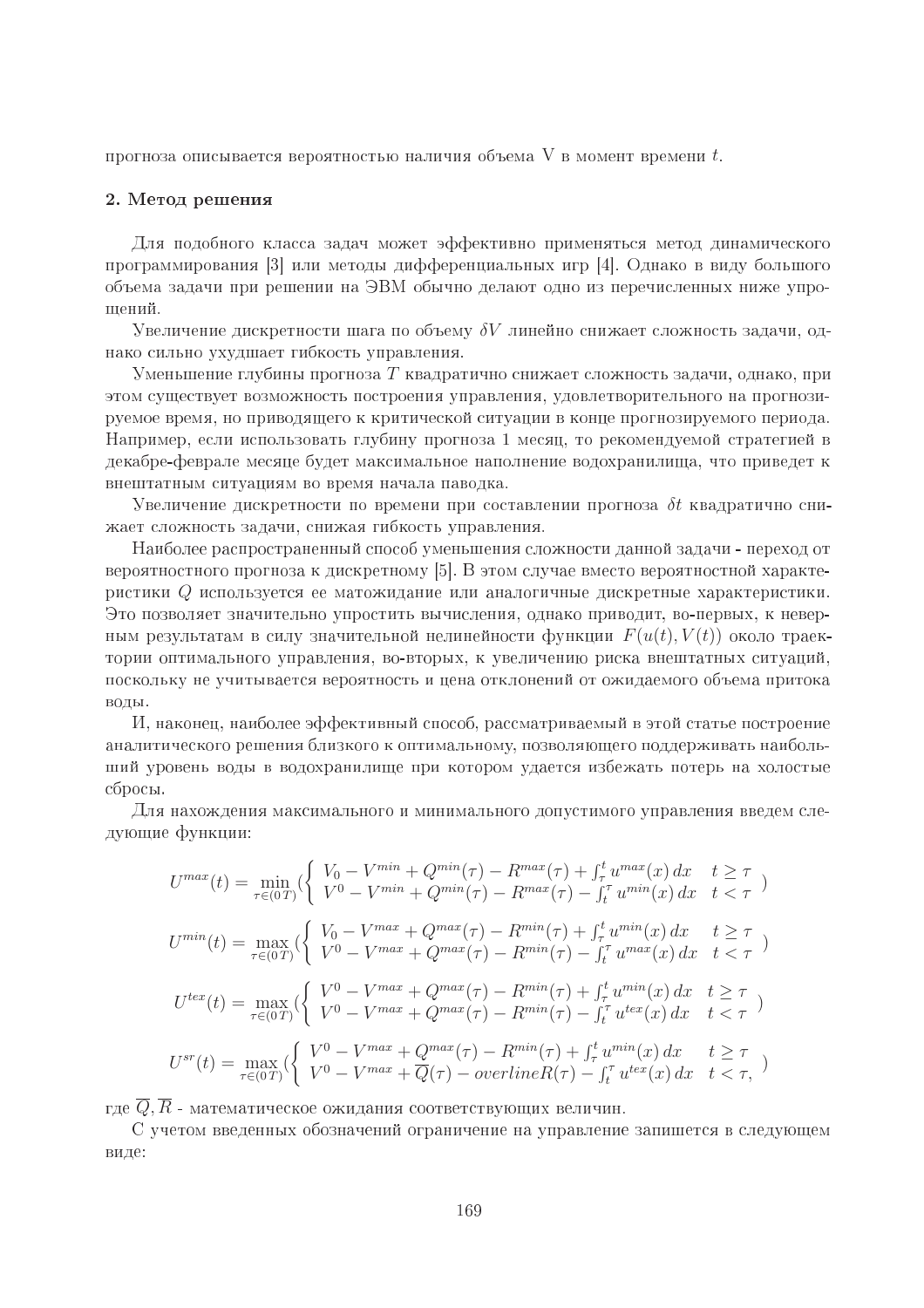$$
U^{\min}(t) \le U(t) \le U^{\max}(t). \tag{1}
$$

Кроме того, в силу ограничений на управление:

$$
\int_0^t u^{\min}(x) dx \le U(t) \le \int_0^t u^{\max}(x) dx.
$$
 (2)

Для максимизации выработки электроэнергии следует избегать холостых сбросов воды. Ограничения на управление, не приводящее с доверительной вероятностью к холостым сбросам воды аналогичны (1) и (2) и имеют вид:

$$
U^{tex}(t) \le U(t) \le U^{max}(t)
$$
  
\n
$$
\int_0^t u^{min}(x) dx \le U(t) \le \int_0^t u^{tex}(x) dx.
$$
\n(3)

Ограничения на управление, не приводящее к холостым сбросам воды при  $Q - R =$  $U^{sr}(t) \leq U(t) \leq U^{max(t)}$  $\overline{Q}-\overline{R}$  имеют вид:

$$
U^{sr}(t) \le U(t) \le U^{max}(t)
$$
  
\n
$$
\int_0^t u^{min}(x) dx \le U(t) \le \int_0^t u^{tex}(x) dx.
$$
\n(4)

В силу приведенных выше ограничений (3), (4) аналитическое выражение для траектории, позволяющей избежать холостых сбросов для наиболее вероятного прихода и расхода воды на технические нужды при условии отсутствия критических ситуаций имеет вид:

$$
U^{**}(t) = min(U^{sr}(t), U^{max}(t), \int_0^t u^{tex}(x) dx), \tag{5}
$$

а аналитическое выражение для траектории, позволяющей с достоверной вероятностью избежать холостых сбросов при условии отсутствия критических ситуаций имеет вид:

$$
U^*(t) = min(U^{tex}(t), U^{max}(t), \int_0^t u^{tex}(x) dx).
$$
\n(6)

Оптимальная траектория будет располагаться между траекториями  $U^*$  и  $U^{**}$ , причем ближе к траектории  $U^*$  в силу больших потерь от наличия холостых сбросов. Таким образом, поиск оптимальной траектории может быть продолжен методами динамического программирования или вариационным методом в существенно более узким классе решений после уточнения вида функции  $F$ , зависящей от конкретного гидроузла, и выдвижения гипотезы о вероятностном распределении функций Р и Q.

Заметим, что при отсутствии дополнительной информации в качестве решения с достаточной степенью точности можно взять траекторию  $U^*$ .

Соответствующее управление, позволяющей с достоверной вероятностью избежать холостых сбросов при условии отсутствия критических ситуаций имеет вид:

$$
u^*(t) = \begin{cases} u^{min} & U(t) > U^*(t) \\ \frac{\partial U^*(t)}{\partial t} & U(t) = U^*(t) \\ u^{max} & U(t) < U^*(t) \end{cases} \tag{7}
$$

где  $U(t)$  - текущий сброс воды.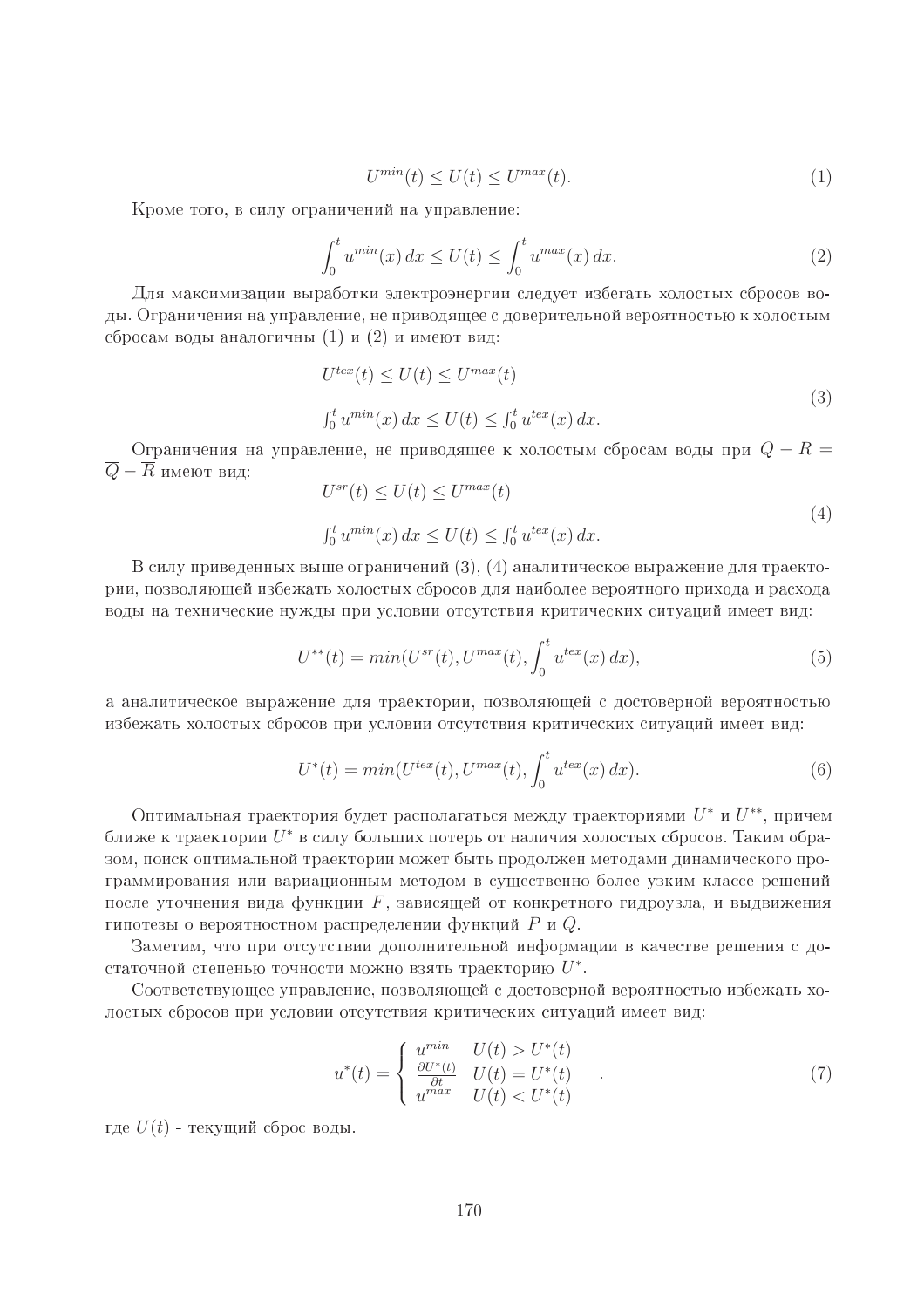Заметим, что для точки  $t = 0$  формула (7) имеет вид:

$$
u^*(t) = \frac{\partial U^*(t)}{\partial t}.
$$

Таким образом, в данной работе получены траектория (6) и управление (7), позволяющие с достоверной вероятностью избежать холостых сбросов воды при отсутствии критических ситуаций. При этом учитывается вероятностный характер притока и расхода воды водохранилища.

# Список литературы

- [1] С.Н. Крицкий Водохозяйственные расчеты. Ленинград: Гидрометеоиздат, 1952
- [2] И.С. Меньшиков Методы оптимального управления и дифференциальных игр в задачах управления каскадом водохранилищ. Москва: ВЦ АН СССР, 1983
- [3] В.З. Беленький Оптимальное управление: принцип максимума и динамическое программирование. Москва: Российская экономическая школа, 2001
- [4] А.Н. Ермолов К математической теории управления каскадом водохранилиш. Москва: ВЦ АН СССР, 1983
- [5] Г.А. Агасандян О принципах построения диспетчерских правил управления режимом работы Волжско-Камского каскада водохранилищ. Москва: ВЦ АН СССР, 1983